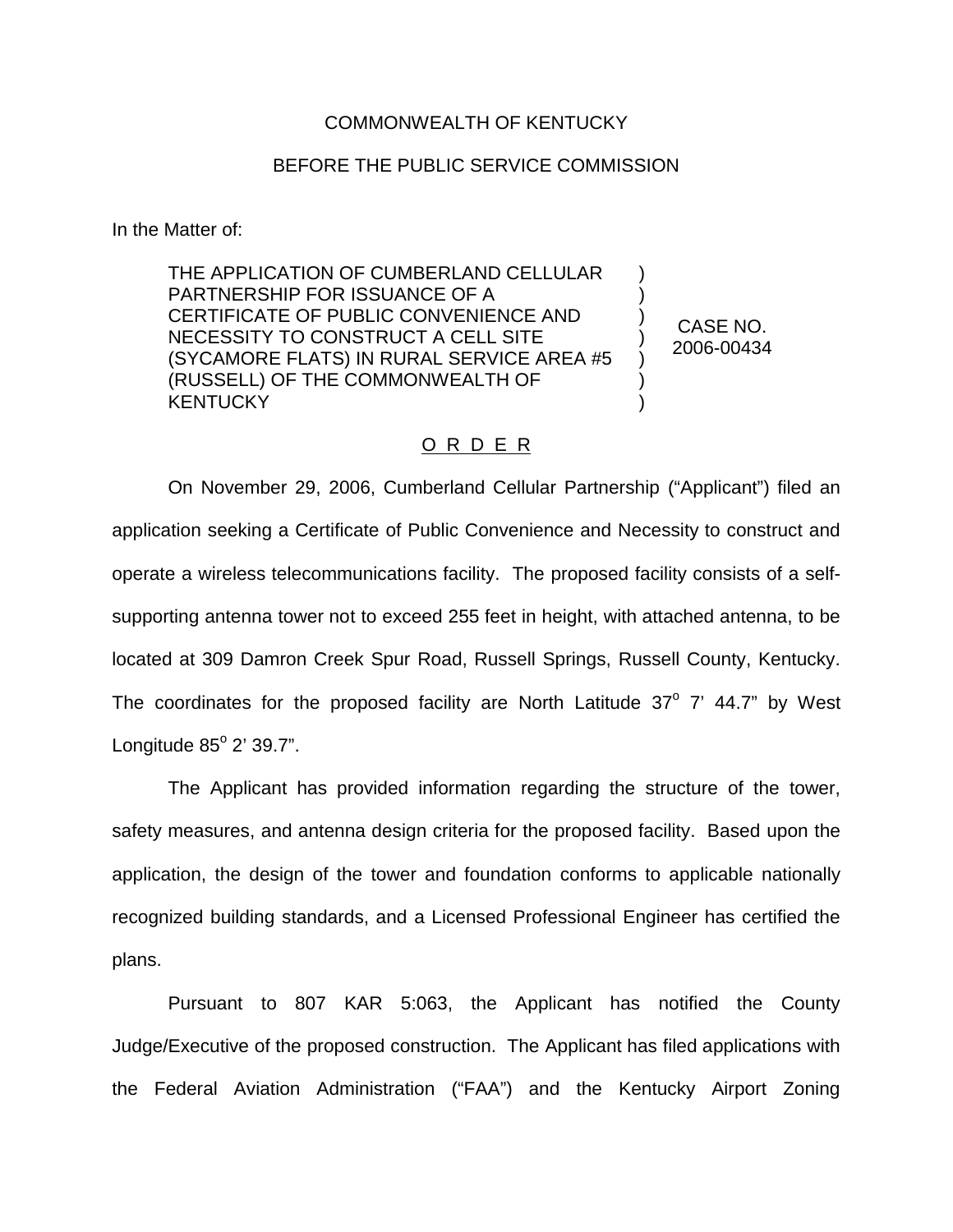Commission ("KAZC") seeking approval for the construction and operation of the proposed facility. Both decisions are pending.

The Applicant has filed evidence of the appropriate notices provided pursuant to 807 KAR 5:063. The notices solicited any comments and informed the recipients of their right to request intervention. On September 27, 2006, Janice Grider advised the Commission by letter that she had concerns about the proposed construction. The Commission issued a response to Ms. Grider on December 27, 2006. In her letter dated December 29, 2006, Ms. Grider requested a copy of the application. On March 5, 2007, the Commission issued a response to Ms. Grider with a copy of the application attached. In its response, the Commission granted 10 days for Ms. Grider to request further participation in this matter. The 10 days for Ms. Grider to respond have passed, and the Commission has received no further correspondence from Ms. Grider.

The Commission, having considered the evidence of record and being otherwise sufficiently advised, finds that the Applicant has demonstrated that a facility is necessary to provide adequate utility service and that, therefore, a Certificate of Public Convenience and Necessity to construct the proposed facility should be granted.

Pursuant to KRS 278.280, the Commission is required to determine proper practices to be observed when it finds, upon complaint or on its own motion, that the facilities of any utility subject to its jurisdiction are unreasonable, unsafe, improper, or insufficient. To assist the Commission in its efforts to comply with this mandate, the Applicant should notify the Commission if it does not use this antenna tower to provide service in the manner set out in its application and this Order. Upon receipt of such notice, the Commission may, on its own motion, institute proceedings to consider the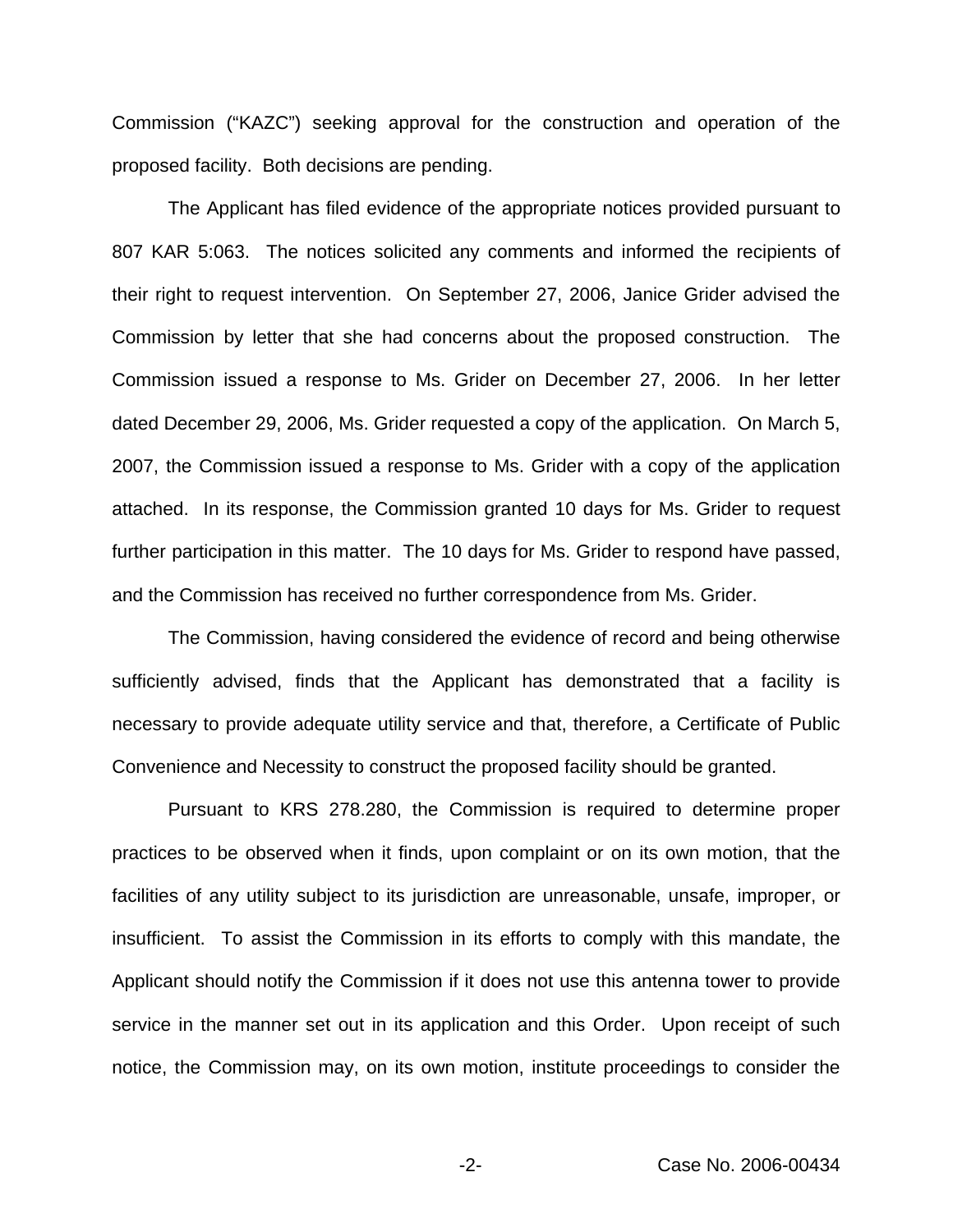proper practices, including removal of the unused antenna tower, which should be observed by the Applicant.

IT IS THEREFORE ORDERED that:

1. The Applicant is granted a Certificate of Public Convenience and Necessity to construct a wireless telecommunications facility. The proposed facility consists of a self-supporting antenna tower not to exceed 255 feet in height, with attached antenna, and is to be located at 309 Damron Creek Spur Road, Russell Springs, Russell County, Kentucky. The coordinates for the proposed facility are North Latitude  $37^{\circ}$  7' 44.7" by West Longitude  $85^{\circ}$  2' 39.7".

2. The Applicant shall file a copy of the final decisions regarding the pending FAA and KAZC applications for the proposed construction within 10 days of receiving the decisions.

3. The Applicant shall immediately notify the Commission in writing, if, after the antenna tower is built and utility service is commenced, the tower is not used for a period of 3 months in the manner authorized by this Order.

4. The Applicant shall also notify the Commission in writing, within 20 days of completion, that it has finished construction of the tower and the date upon which said construction was complete.